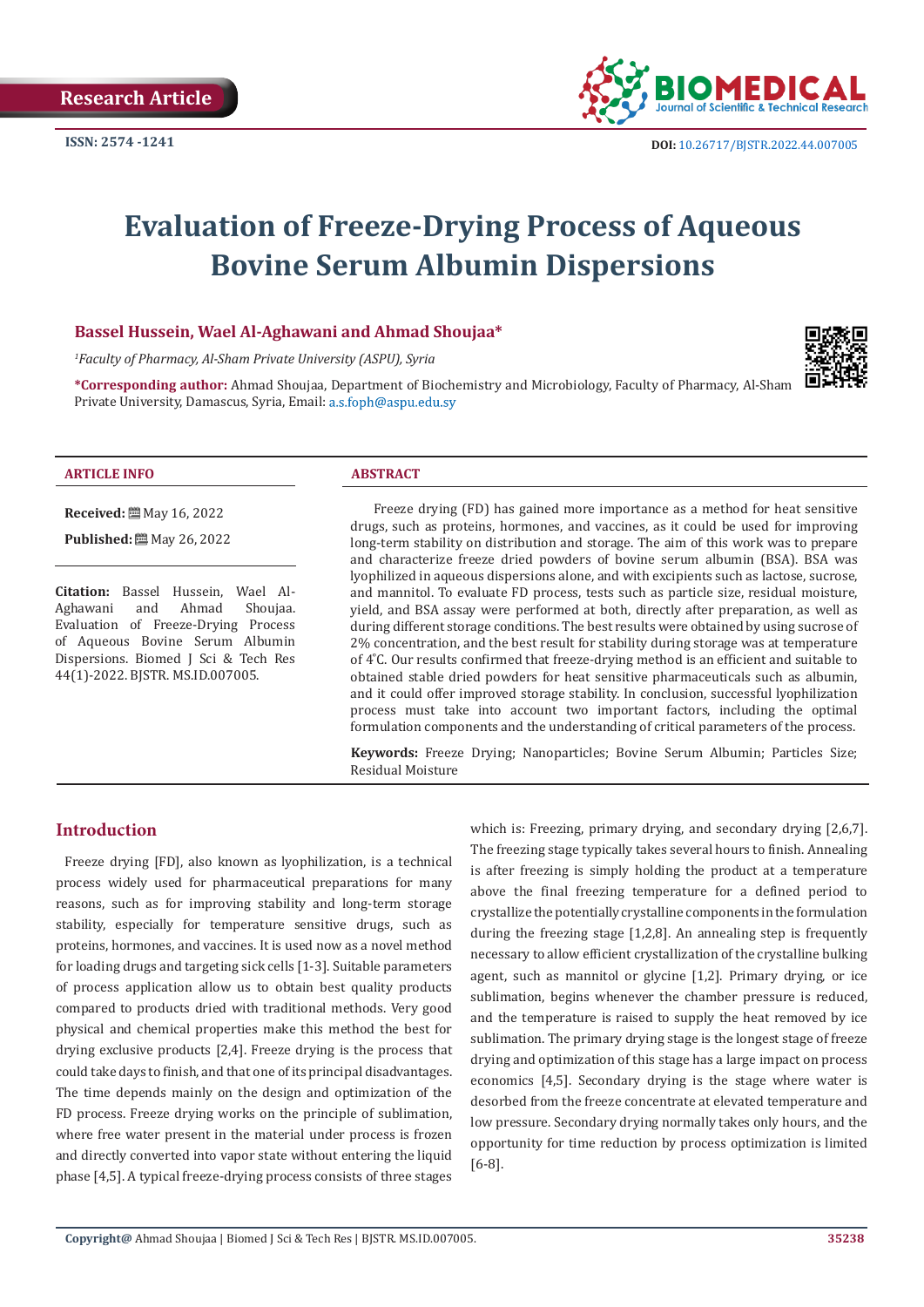The stability of the drug during freeze drying and storage, and the duration of the cycle are the two major considerations for freeze drying process optimization, although other parameters such as excipients, pressure, and primary and secondary drying temperatures have a great role on the FD process design [9- 11]. To develop a successful protein formulation using freezedrying procedure, physical properties, such as glass transition temperature (Tg) and residual moisture content, and operational parameters, should be considered, as well as the selection of suitable excipients [9,10]. Sugars, for example, as sucrose, lactose, mannitol and trehalose proved to stabilize various proteins during FD. They are the cryoprotectants of choice, and their stabilization mechanisms are well described by the water replacement and vitrification/ particle isolation theories [7,9,11]. Another example, PEG conjugation masks the protein's surface during FD and increases the molecular size of the polypeptide, thus preventing the approach of antibodies or antigen processing cells and reducing the protein's degradation [12]. The benefits of freeze-drying mainly for conserving proteins derived from its reduction in the deleterious chemical reactions as the diffusion of protein molecules is greatly inhibited in the vitrified solid-state [11,12]. Freeze-drying technology is not only used to prepare stable proteins, but also it is suitable for a wide range of applications, such as manufacturing biocarriers (e. g. Artificial oxygen carriers to reduce the need of patients for erythrocyte concentrates) [13], or for preserving the characteristics of the initial pharmaceuticals (e. g. Attenuated virus vaccines) [14], or for conserving natural biomaterials and cells in a dry form [15,16], or conserving food with best quality [17], or for increasing drug solubility [6,8,18] or for drug targeting and controlling release [19-21]. Bovine Serum Albumin (BSA), was chosen in our study as a model of protein. It is a non-glycosylated protein of 66 kDa, produced by the liver, and it is the most abundant protein in plasma. When it is heated to 50°C or above, albumin quite rapidly forms hydrophobic aggregates which do not revert to monomers upon cooling [4,5]. The aim of this work was to prepare stable freeze-dried powder of albumin, and to evaluate the optimal freeze-drying formulation.

# **Materials and Methods**

Bovine Serum Albumin (BSA, fraction V) was purchased from Biowest- USA. Glutaraldehyde 8% aqueous solution, mannitol, sucrose, and lactose were purchased from Sigma- Germany. Bradford reagent, ethanol, phosphate buffered saline, sodium chloride, were purchased from Merck- Germany. All other chemicals and reagents were of analytical grade and used as received. Water was used as ultra-pure.

#### **Preparation of BSA Suspension**

200 mg BSA in 10 ml of 10 mM NaCl solution, adjusted to pH= 7.4 with phosphate buffer, then were transformed into nanoparticles by continuous addition of 8 ml ethanol 96% under constant stirring at room temperature. After obtaining a clear solution, 235 ml of glutaraldehyde solution was added with stirring for 24 hours at room temperature, then the resulting particles were centrifuged (using Sigma 3-16 KL centrifuge- Germany), then separated and redispersed to 10 ml of water to obtain a concentration of 2% of BSA only before lyophilization process [4].

#### **Preparation of Sugar Solutions**

Specific quantities of mannitol, sucrose and lactose were separately dissolved in water to obtain concentrations of 2,4, and 6%.

#### **Preparation of Albumin-Sugar Suspensions**

10 ml of freshly prepared sugar solution was added, before FD, to 10 ml of freshly prepared BSA suspension with continuous stirring for 2 h.

### **Freeze- Drying Process**

1% and 2% of BSA suspension, sugar solutions of 1%, 2%, 3%, and mixtures of them were freeze dried as the following conditions:

- a) Freezing: at  $-60^{\circ}$ C: 3 hours.
- b) Annealing: at  $-40^{\circ}$ C: 6 hours.
- c) Primary drying:  $-60^{\circ}C \rightarrow -30^{\circ}C$ . Pressure: 0.1 mbar.
- d) Secondary drying:  $-30^{\circ}C \rightarrow +25^{\circ}C$ . Pressure: 0.1 mbar.

e) Using FreeZone Plus 2.5 Liter Cascade Freeze Dry Systems of Labconco apparatus. (Labconco Corp. Kansas City. MI. USA).

#### **Determination of the Residual Moisture**

The lyophilized samples (about 100 mg) were analyzed by a Karl Fischer titrator (Mettler DL 18- Mettler Toledo- USA).

#### **Determination of Size and Size Distribution**

The samples before lyophilization, were reconstituted by 10 ml of water, and analyzed by Coulter LS230-France, and this also applied to the lyophilized samples after preparation, and during storage.

#### **Determination of yield%**

Yield was determined by microgravimetry. (50 µl) of particles was put in a pan and dried for 2 h at 80°C. The pans were weighed and the difference between the empty and filled pans was calculated [4,8].

# **BSA- Assay (Bradford Assay Method)**

The Bradford protein assay, named after its developer Marion M. Bradford, is specifically used to calculate the concentration of total protein in a sample or solution.

**Bradford Reagent Preparation:** 100 mg of the reagent was dissolved in 50 ml of 95% ethanol and 100 ml of 85% phosphoric acid, mixed until completely dissolved, then water was added to 850 ml in volume.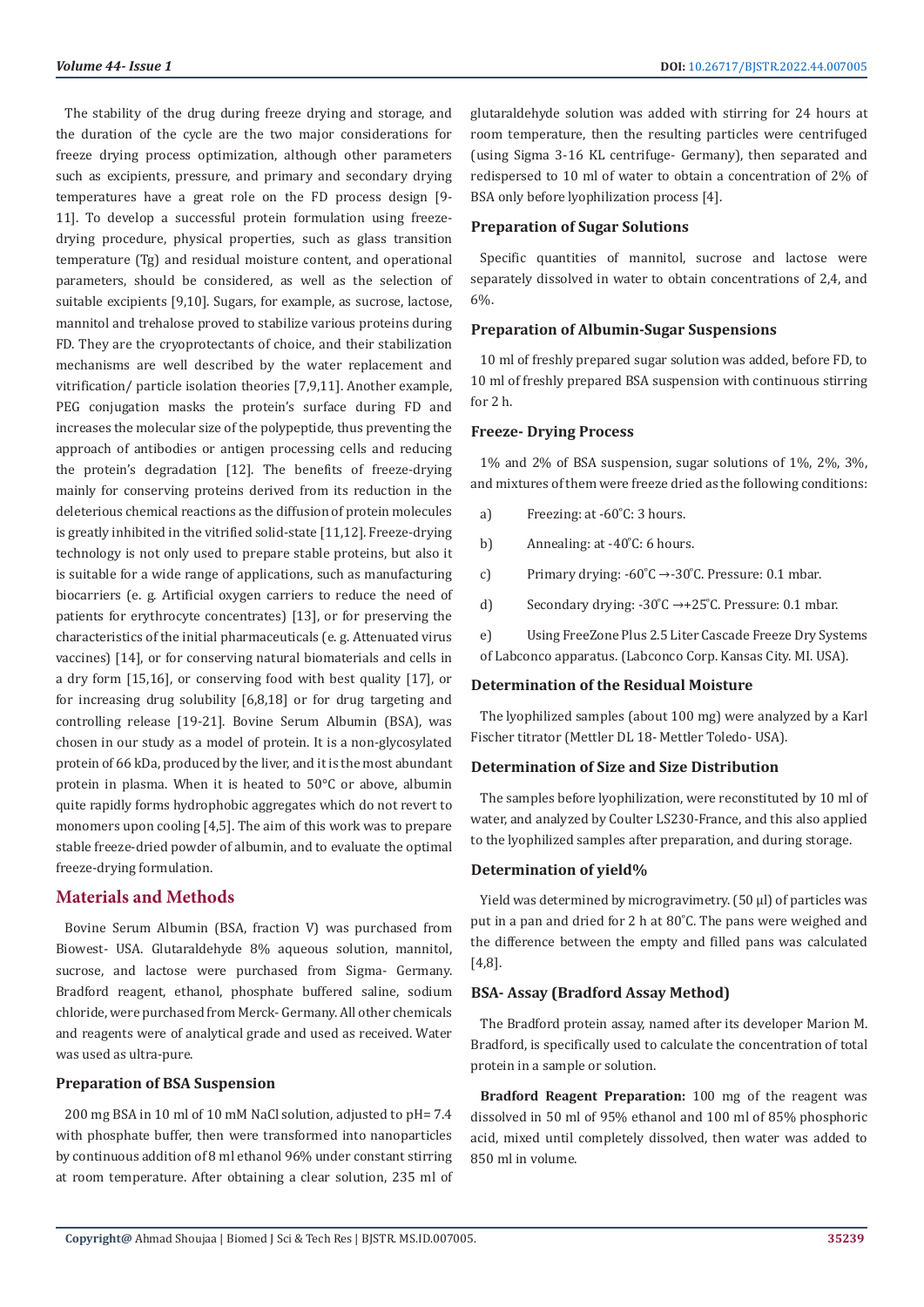**BSA Standards Preparation:** A set of 7 concentrations of BSA: 2, 1.5, 1, 0.75, 0.5, 0.25, 0.125 mg/ml) each was prepared by dissolving the accurate weight of BSA in the phosphate buffer (pH= 7.4), then 1.5 ml of Bradford reagent was added and incubated 10 min. The absorbance was measured at 595 nm (using T80 spectrophotometer from PG Instruments- UK), and the standard curve was performed. The blank, which is used to set the instrument to 0 absorbance was prepared in the same buffer as in the tested samples without BSA [22].

**Sample Preparation:** 20 mg of lyophilized BSA was dissolved in 3 ml of phosphate buffer (pH= 7.4) with stirring for 10 minutes at room temperature, then 1.5 ml of Bradford reagent was added, and the absorbance was measured [22].

#### **Long- Term Stability**

The lyophilized powders were stored at 2-8°C, and 25°C /60 RH for three months. Samples were characterized every month with regard of particle size, size distribution, and BSA assay. Table 1 below, shows the twelve studied formulations.

# **Statistical Analysis**

All the data were presented as mean ± standard deviation (SD) of three separate experiments, and analyzed with t-test, p < 0.05 was indicative of significant difference between the test groups. The null hypothesis used in the statistical analyses propose there were no differences between certain characteristics of the generated data. When BSA was lyophilized without any excipient (in F1 and F2), the resulted powders were wet, sticky, and the residual moisture was nearly 5%. After reconstitution of the freeze-dried powder, large aggregates were produced (as shown in Table 2), and the cake appearance was visually evaluated especially in 2% BSA concentration. These observations ascertained the need of stabilizing the protein [4-6].

**Table 1:** Freeze- dried BSA formulations.

# **Results and Discussion**

Table 2 shows the measurements of particles size: Z1 and Z2, before and after FD respectively, yield, and residual moisture. The obtained results indicated to the increasing in size of particles and decreasing in the residual moisture after freeze drying to almost the formulations. Aggregates were reduced as the particles size measurements showed, and that due to the stabilizing effect of the lactose sucrose, and mannitol. The formulations F7, F10, and F12 were selected after a statistical study for further investigations (long-term stability). These three formulations were stored either at a temperature =  $4^{\circ}$ C or 25 $^{\circ}$ C / RH 60% for three months. The results of particles size and residual moisture are shown in Tables 3 & 4. As shown in Table 3, there is no considerable changes in size or residual moisture, which indicates the good storage conditions. The results showed, no considerable changes in size or residual moisture for F7 (Sucrose 2%), which indicates the good role of sucrose as a stabilizing agent in lyophilization process. The increase in particles size in F10 and F12 could be either because of mannitol crystallization or because of albumin aggregation. For further investigations, BSA assay in the three formulations F7, F10, and F12 was performed. BSA assay results for F7 (Figure 1) shows nearly the same results after three months of storage at 4°C (97.5%), whereas a little bit less values at 25°C (96.7%). This indicates no considerable change in albumin structure in both conditions, however the best values were when the temperature was at 4°C. BSA assay results for F10 (Figure 2) shows nearly the same results after three months of storage at  $4^{\circ}$ C (96.2%), but a decrease in values after three months of storage at  $25^{\circ}$ C (from 96.5% to 92.1%). This indicates some changes in albumin structure or aggregations. BSA assay results for F12 (Figure 3) shows nearly the same results after three months of storage at  $4^{\circ}$ C (96.7%), but a decrease in values after three months of storage at 25°C (from 97.4% to 93.2%). This could be because of albumin aggregation or degradation.

| Formulation    | <b>BSA</b> % | Lactose %                | Sucrose %                | Mannitol%                |
|----------------|--------------|--------------------------|--------------------------|--------------------------|
| F1             | $\mathbf{1}$ | $\overline{\phantom{a}}$ | $\overline{\phantom{a}}$ | $\overline{\phantom{a}}$ |
| F <sub>2</sub> | 2            | $\overline{\phantom{a}}$ | $\overline{\phantom{a}}$ | $\overline{\phantom{a}}$ |
| F3             | $\mathbf{1}$ | $\mathbf{1}$             | $\overline{\phantom{a}}$ | $\overline{\phantom{a}}$ |
| F4             | $\mathbf{1}$ | 2                        | $\overline{\phantom{a}}$ | $\overline{\phantom{a}}$ |
| F <sub>5</sub> | 1            | 3                        | $\overline{\phantom{a}}$ | $\overline{\phantom{a}}$ |
| F <sub>6</sub> | $\mathbf{1}$ | $\overline{\phantom{a}}$ |                          |                          |
| ${\rm F}7$     |              | $\overline{\phantom{a}}$ | $\overline{2}$           |                          |
| ${\rm F}8$     |              | $\overline{\phantom{a}}$ | 3                        | $\overline{\phantom{a}}$ |
| F9             | $\mathbf{1}$ | $\overline{\phantom{a}}$ | $\overline{\phantom{a}}$ | $\mathbf{1}$             |
| F10            | $\mathbf{1}$ | $\overline{\phantom{a}}$ | $\overline{\phantom{a}}$ | 2                        |
| F11            |              | $\overline{\phantom{a}}$ | $\overline{\phantom{a}}$ | 3                        |
| F12            | $\mathbf{1}$ | $\overline{\phantom{a}}$ | 1                        | $\mathbf{1}$             |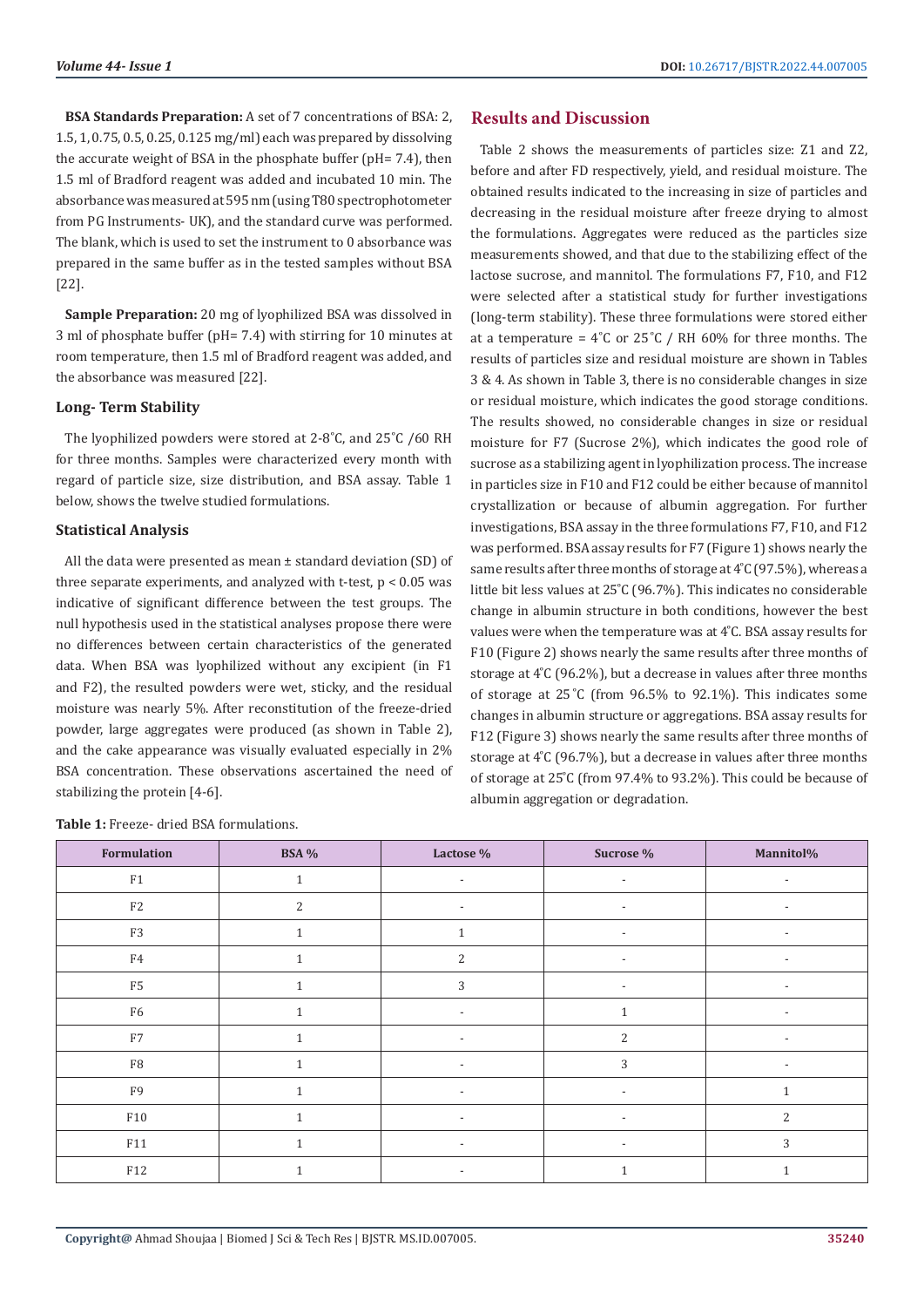| <b>Formulation</b> | $Z1$ nm         | $Z2$ nm         | Yield %        | RM%            |
|--------------------|-----------------|-----------------|----------------|----------------|
| F1                 | $192.8 \pm 2.4$ | $1890 \pm 20.9$ | $73.3 \pm 5.3$ | $5.1 \pm 0.2$  |
| F <sub>2</sub>     | $185.3 \pm 4.3$ | $1854 \pm 28.5$ | $78.2 \pm 6.8$ | $5.3 \pm 0.1$  |
| F <sub>3</sub>     | $179.2 \pm 5.1$ | $285.8 \pm 6.2$ | $84.1 \pm 2.9$ | $2.1 \pm 0.1$  |
| F4                 | $174.3 \pm 3.0$ | $290.2 \pm 5.3$ | $87.0 \pm 3.2$ | $1.85 \pm 0.1$ |
| F <sub>5</sub>     | $175.7 \pm 5.1$ | $261.3 \pm 8.7$ | $85.7 \pm 4.2$ | $1.9 \pm 0.2$  |
| F <sub>6</sub>     | $201.0 \pm 2.4$ | $321.1 \pm 2.3$ | $90.8 \pm 1.8$ | $1.6 \pm 0.1$  |
| F7                 | $195.6 \pm 3.6$ | $316.2 \pm 2.1$ | $95.1 \pm 0.9$ | $1.2 \pm 0.1$  |
| F <sub>8</sub>     | $191.5 \pm 2.9$ | $312.9 \pm 3.2$ | $92.2 \pm 1.9$ | $1.9 \pm 0.2$  |
| F <sub>9</sub>     | $197.9 \pm 5.7$ | $426.1 \pm 2.5$ | $90.3 \pm 2.4$ | $1.8 \pm 0.1$  |
| F10                | $188.4 \pm 3.9$ | $421.6 \pm 3.6$ | $93.1 \pm 0.9$ | $1.4 \pm 0.1$  |
| F11                | $198.3 \pm 2.8$ | $409.2 \pm 2.4$ | $89.0 \pm 1.1$ | $1.9 \pm 0.1$  |
| F12                | $199.4 \pm 6.8$ | $353.0 \pm 4.5$ | $92.8 \pm 0.8$ | $1.3 \pm 0.1$  |

Table 2: Particle size, yield, and residual moisture measurements.

Table 3: Particle size, and residual moisture measurements (Storage at 4°C).

| Storage at 4°C         | F7          | <b>F10</b>  | F <sub>12</sub> |
|------------------------|-------------|-------------|-----------------|
| After preparation      | $Z = 316.2$ | $Z = 421.6$ | $Z = 352.0$     |
|                        | $RH=1.2$    | $RH = 1.4$  | $RH = 1.3$      |
| After 3 months storage | $Z = 320$   | $Z = 424.8$ | $Z = 360.1$     |
|                        | $RH=1.2$    | $RH = 1.5$  | $RH = 1.3$      |

Table 4: Particle size and residual moisture measurements (Storage at 25°C).

| Storage at 25°C        | F7          | <b>F10</b>  | <b>F12</b>  |
|------------------------|-------------|-------------|-------------|
| After preparation      | $Z = 316.2$ | $Z = 421.6$ | $Z = 352.0$ |
|                        | $RH=1.2$    | $RH = 1.4$  | $RH = 1.3$  |
| After 3 months storage | $Z = 320$   | $Z = 520.2$ | $Z = 470.6$ |
|                        | $RH = 1.3$  | $RH = 1.9$  | RH= 1.5     |



**Figure 1:** BSA assay for F7 during storage ( $T = 4$  °C or 25 °C).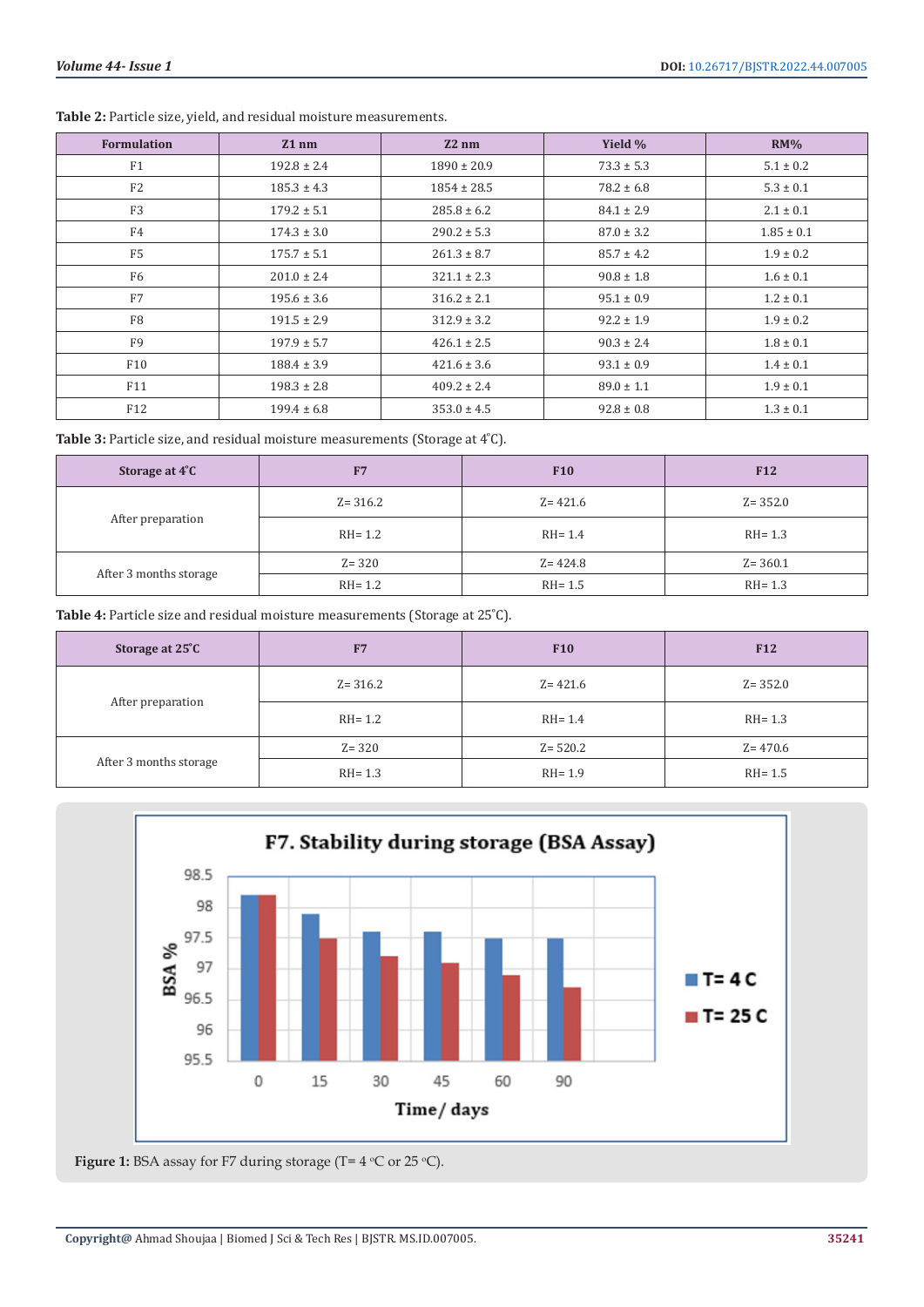

**Figure 2:** BSA assay for F10 during storage (T= $4^{\circ}$ C or 25 $^{\circ}$ C).



**Figure 3:** BSA assay for F12 during storage ( $T = 4$  °C or 25 °C).

# **Conclusion**

Freeze drying used to obtain stability of heat sensitive active pharmaceuticals during distribution and storage conditions. The present work shows that when BSA was lyophilized alone, without any excipient, large aggregates in the micrometer size range were observed. Stabilizing excipients in formulation, such as lactose, sucrose, and mannitol were necessary to obtain a stable freeze dried BSA both during the freeze-drying process, as well as for long term storage. Stability was assessed by aggregation state (particle diameter), residual moisture, and protein assay. The best results were with sucrose 2%, and storage temperature at 4 ͦC. In conclusion, successful lyophilization process must take into account two important factors, including the optimal formulation

components and the understanding of critical parameters of the process.

#### **References**

- 1. [Xiaolin Tang, Michael J Pikal \(2004\) Design of Freeze-Drying Processes](https://pubmed.ncbi.nlm.nih.gov/15032301/) [for Pharmaceuticals: Practical Advice. Pharmaceutical Research 21\(2\):](https://pubmed.ncbi.nlm.nih.gov/15032301/) [191-200.](https://pubmed.ncbi.nlm.nih.gov/15032301/)
- 2. [A Arsiccio, P Giorsello, L Marenco, R Pisano \(2020\) Considerations on](https://pubmed.ncbi.nlm.nih.gov/31647953/) [Protein Stability During Freezing and its Impact on the Freeze-Drying](https://pubmed.ncbi.nlm.nih.gov/31647953/) [Cycle: a Design space Approach. J Pharm Sci 109\(1\): 464-475.](https://pubmed.ncbi.nlm.nih.gov/31647953/)
- 3. [Abdellatif AAH, Aldhafeeri MA, Alharbi WH, Alharbi FH, Almutiri W, et](https://www.researchgate.net/publication/354919103_Freeze-Drying_Ethylcellulose_Microparticles_Loaded_with_Etoposide_for_In_Vitro_Fast_Dissolution_and_In_Vitro_Cytotoxicity_against_Cancer_Cell_Types_MCF-7_and_Caco-2) [al. \(2021\) Freeze-Drying Ethyl cellulose Microparticles Loaded with](https://www.researchgate.net/publication/354919103_Freeze-Drying_Ethylcellulose_Microparticles_Loaded_with_Etoposide_for_In_Vitro_Fast_Dissolution_and_In_Vitro_Cytotoxicity_against_Cancer_Cell_Types_MCF-7_and_Caco-2) [Etoposide for In Vitro Fast Dissolution and In Vitro Cyto-toxicity against](https://www.researchgate.net/publication/354919103_Freeze-Drying_Ethylcellulose_Microparticles_Loaded_with_Etoposide_for_In_Vitro_Fast_Dissolution_and_In_Vitro_Cytotoxicity_against_Cancer_Cell_Types_MCF-7_and_Caco-2) [Cancer Cell Types, MCF-7 and Caco-2. Appl Sci 11\(9066\): 1-14.](https://www.researchgate.net/publication/354919103_Freeze-Drying_Ethylcellulose_Microparticles_Loaded_with_Etoposide_for_In_Vitro_Fast_Dissolution_and_In_Vitro_Cytotoxicity_against_Cancer_Cell_Types_MCF-7_and_Caco-2)
- 4. Vial R, Briançon S (2007) Séchage des protéines: Lyophilisation ou Atomization. Thèse d' Exercice en Pharmacie. Uni-versité Claude Bernard (Lyon1), pp. 30-150.